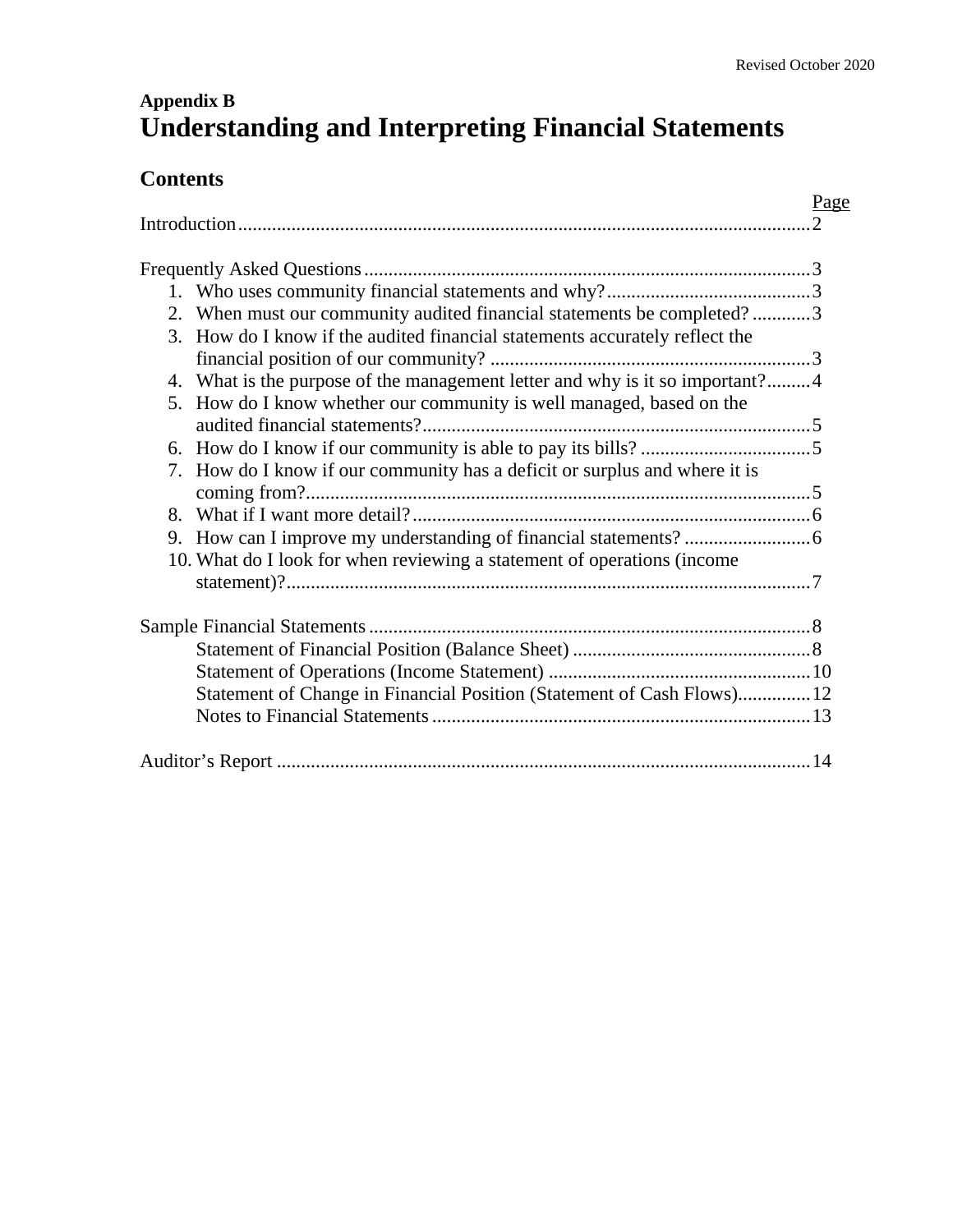## **Introduction**

Financial statements are the key to understanding the financial position of your community. They help you determine where your community money comes from, how it was spent and if funds are available to support your community management plan (CMP).

The objective of financial statements is to communicate information to users. They provide information about the allocation and use of funds, the source and type of revenues and to what extent revenues were sufficient to meet expenditures. They also provide a snapshot of how much money was spent and for what purposes, and how cash needs were met. Financial statements assist communities and governments in decision making.

Your community's financial information is recorded on a regular basis using a computer based accounting program which is capable of providing reports on the community's financial position at any point in time. Typically, financial statements are produced monthly for review by decision makers. Financial statements are prepared using the accrual basis of accounting. This is the most commonly used accounting method which reports income when earned and expenses when incurred.

Financial statements provide important information to a variety of stakeholders: community residents, community council and government. It is important for stakeholders to have adequate financial information on which to form opinions and base decisions. To be of value, the financial information must accurately represent the financial position of the community at any point in time.

Like all governments and businesses, your community must prepare annual financial statements and have them audited by an independent professional auditor. The auditing process ensures that standard methods are used in accounting for revenues, expenditures, assets and liabilities.

To meet the needs of the different stakeholders, community financial statements are prepared in accordance with a standard set of rules recommended by the Canadian Institute of Chartered Accountants (CICA). These rules are known as Generally Accepted Accounting Principles or GAAP.

In addition, governments, including communities, must comply with the recommendations of the Public Sector Accounting Board (PSAB) of the CICA, which details specific accounting policies and disclosure requirements for government entities.

Like all governments, your community must make their financial information publically available. This is part of a long history of government accountability. Further, as governments cannot meet all the needs of their residents with available funds, the open sharing and discussion of financial information is important in setting community priorities.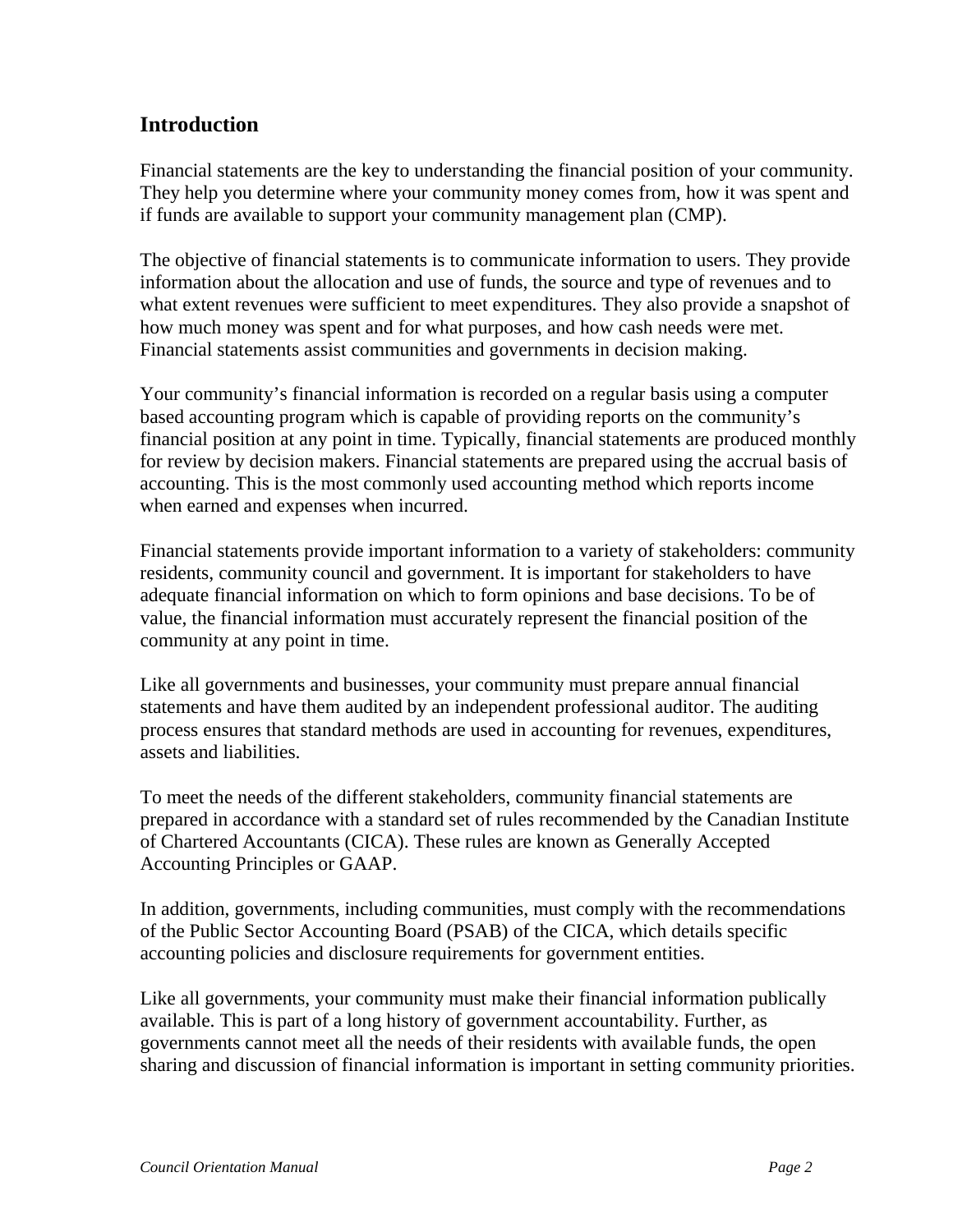Community residents have a responsibility to inform themselves and support constructive discussions about the use of available funds. Part of this involves reading and understanding financial statements.

The information contained in this appendix, provides tips on understanding and interpreting financial statements and is intended to help you become more knowledgeable about the financial affairs of your community. It will answer some of the questions most frequently asked about financial statements, describe what a standard set of financial statements looks like as generated from the accounting program software and detail an auditor's report.

## **Frequently Asked Questions**

| Who?                       | Why?                                                                                                                                                                                                                                                     |
|----------------------------|----------------------------------------------------------------------------------------------------------------------------------------------------------------------------------------------------------------------------------------------------------|
| <b>Community Residents</b> | - helps to understand what financial resources are<br>available to the community, how they have been used<br>and assists in planning for the future<br>- helps to assess the leadership and management of the<br>council                                 |
| <b>Community Council</b>   | - summarizes and verifies important information for<br>planning the community's financial affairs and supports<br>good decision making<br>- provides information validated by a professional and<br>independent auditor                                  |
| Government                 | - provides information on the community's financial<br>position and its management, which is needed to assess<br>possible impacts on funded services<br>- provides information on whether funds were used in<br>accordance with the funding requirements |

#### **1. Who uses community financial statements and why?**

#### **2. When must our community audited financial statements be completed?**

Your community's fiscal year is from April 1 of one calendar year to March 31 of the next. This is the same 12-month reporting period used by the Manitoba government. Community audits must be completed according to an annual audit contract and submitted to the department no later than August 31.

#### **3. How do I know if the audited financial statements accurately reflect the financial position of our community?**

The audit opinion, which is near the front of the audited financial statements, advises readers whether the statements provide an accurate financial picture.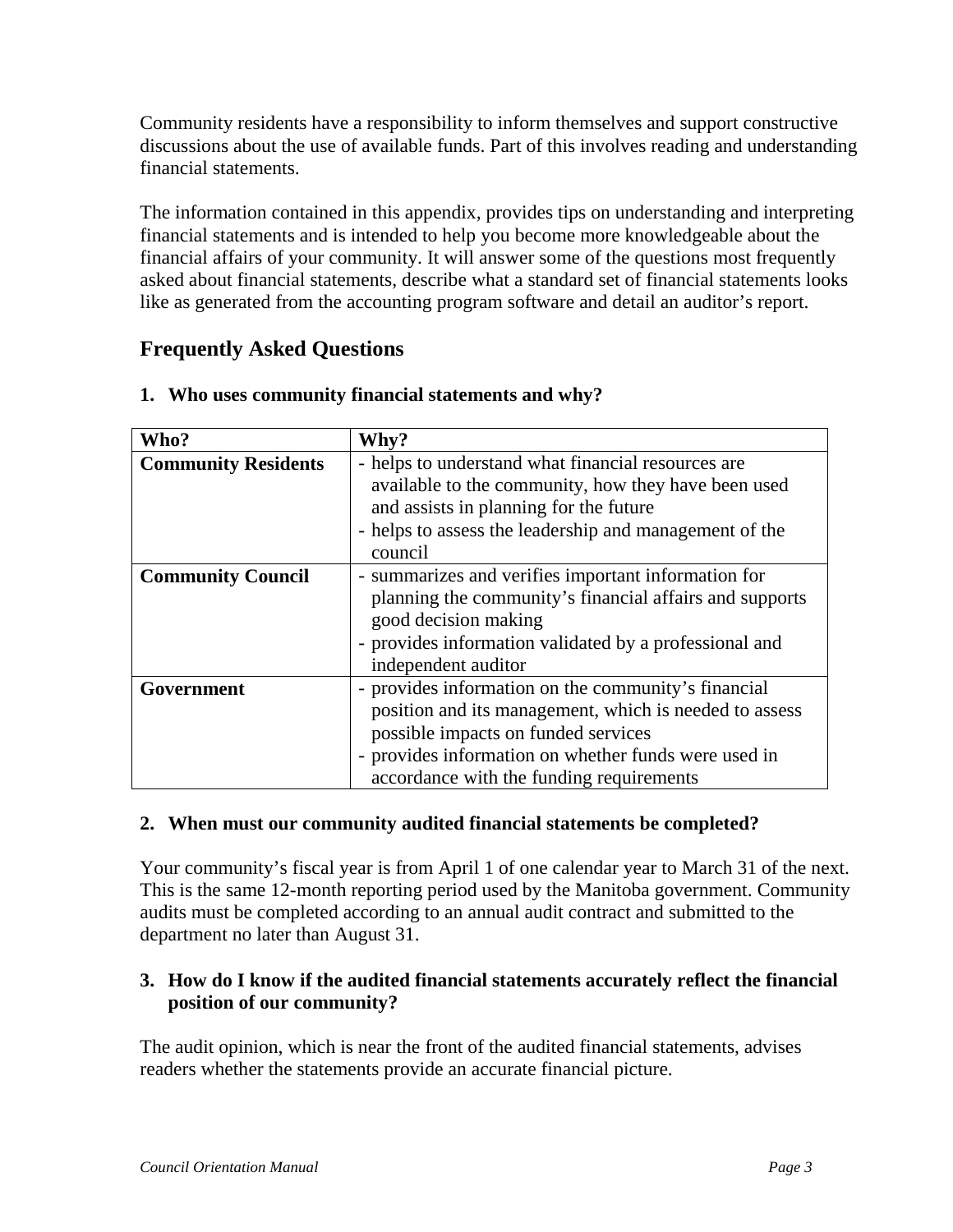Community councils are responsible to have their administrative staff prepare interim or monthly financial statements and annual year-end financial statements. Communities must hire an independent and professional auditor to review the financial systems and records. To be qualified, an auditor must have completed special training and be a member in good standing of a professional accounting association recognized by the Manitoba government.

The auditor's job is to determine the completeness and fairness of the financial statements, in all significant respects. The auditors cannot review each and every financial transaction. The auditors perform such tests of the financial records, as they deem necessary in order for them to be able to provide a written professional opinion on the financial statements.

The auditor will provide either an unmodified opinion (formally known as unqualified opinion) or a modified opinion (formally known as a reserved opinion). An unmodified opinion means the financial statements are fairly presented in all material respects. ☺

A modified opinion is provided when the auditor:

- a) forms a positive opinion on the financial statements as a whole, but qualifies that opinion with respect to a departure from GAAP or a limitation in the scope of their examination (a qualified opinion). $\Theta$  For example, information can not be verified, ex. fundraising activity.
- b) forms an opinion that the financial statements are not presented fairly in accordance with GAAP (an adverse opinion).  $\odot$  For example, the statements are incomplete.
- c) is unable to form an opinion on the financial statements because of a limitation in the scope of their examination (a denial or disclaimer of opinion).  $\odot$  For example, records are not provided for the audit.

Auditors may also provide important information to the community council in a separate management letter.

### **4. What is the purpose of the management letter and why is it so important?**

A management letter is not required as part of an audit by the CICA standards, however auditors usually communicate important information in writing through a management letter. The letter allows auditors to provide advice on issues for council to review and make suggestions to council on how to improve their processes and operations to ensure good financial management.

This letter is reviewed by council with the participation of the municipal development consultant in an exit interview. At the meeting, the auditor will explain the suggestions noted in the letter in order for council to fully understand the required changes. Council signs the acceptance of the letter and responds in writing as to the actions that will be taken for greater transparency and accountability to stakeholders.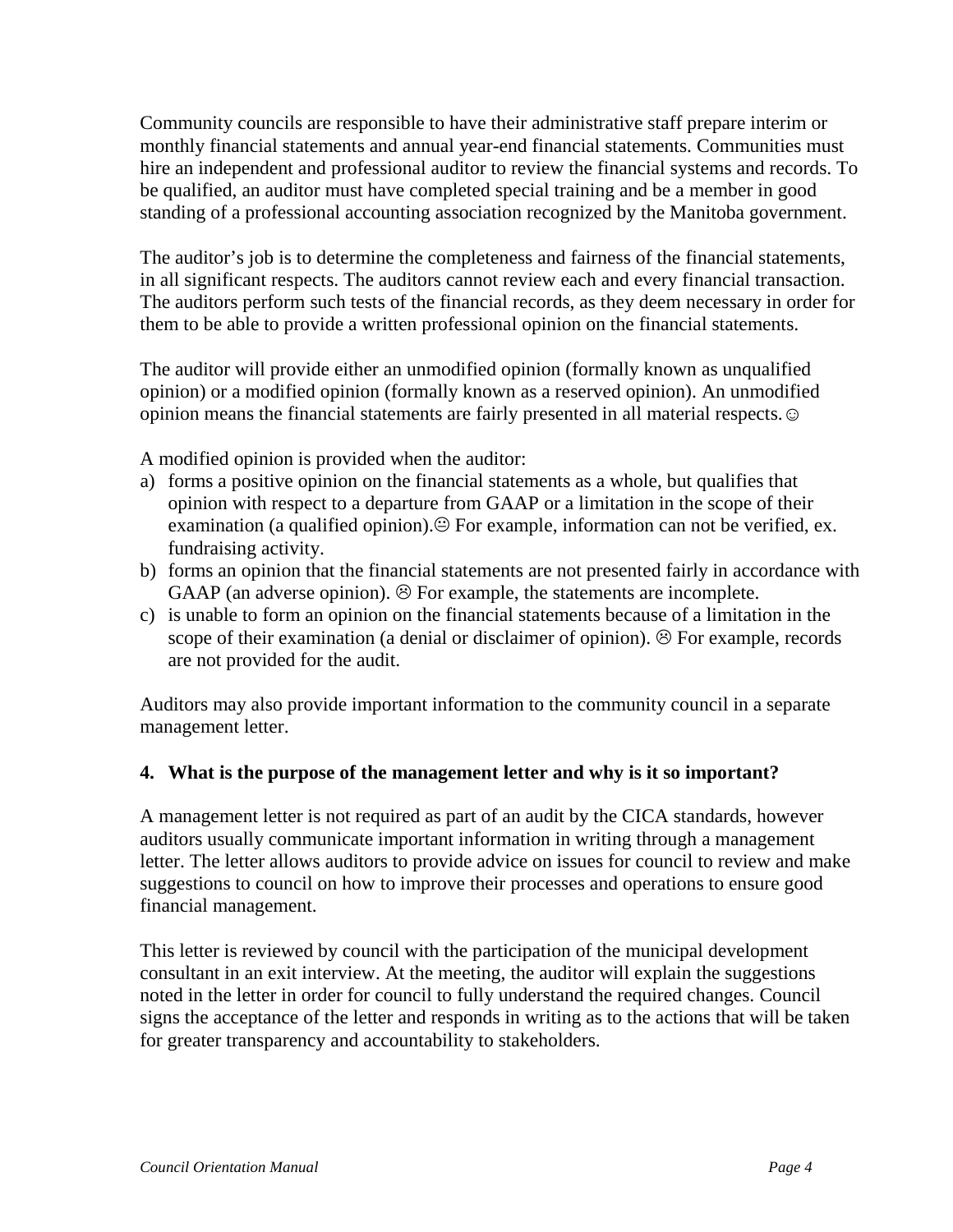#### **5. How do I know whether our community is well managed, based on the audited financial statements?**

An unmodified or unqualified opinion means the financial statements are presented fairly, but is not, in itself, an indicator the community is well managed. This can only be determined by an analysis of the financial statements to determine what financial resources the community has and how well they are being utilized to meet community priorities.

As discussed in the questions that follow, financial statements will indicate or provide:

- a surplus or deficit that is being carried from year to year and how it changes
- whether programs are being operated within budgets and/or funding levels
- two years of information in order to compare changes from one year to the next

This is a good starting point. However, you will have to review and discuss your community's audited financial statements in order to understand what the complete financial situation is and how well your community's finances are being managed.

#### **6. How do I know if our community is able to pay its bills?**

Look at the balance sheet and compare current assets to current liabilities. Current assets are those assets on hand (ex: bank deposits, accounts receivable, etc.) which represent a source of funds to cover existing liabilities or finance future operations. Current liabilities are debts of the community that must be paid in the near future (ex: one year or less).

If the current assets are greater than liabilities, cash is likely to be available to pay bills assuming that outstanding accounts receivables are collected. If current liabilities are greater, there may be problems paying bills on time.

**Important note:** The balance sheet is a statement detailing what assets and debts the community has on a particular date – ex: at the end of the accounting period to which the financial statements refer. It is historical information. In the case of the annual financial statement, for example, other transactions will have occurred between the time of the completion of the audit, and when the audit findings were released – transactions which may significantly alter the financial situation of the community.

#### **7. How do I know if our community has a deficit or surplus and where it is coming from?**

Look at the income statement and compare total revenues to total expenditures. Where revenues are greater than expenditures there is a surplus. If revenue is less than expenditures, a deficit exists. The accumulated total of more than one year will be either an accumulated surplus or an accumulated deficit. This amount will appear in the equity section of the balance sheet.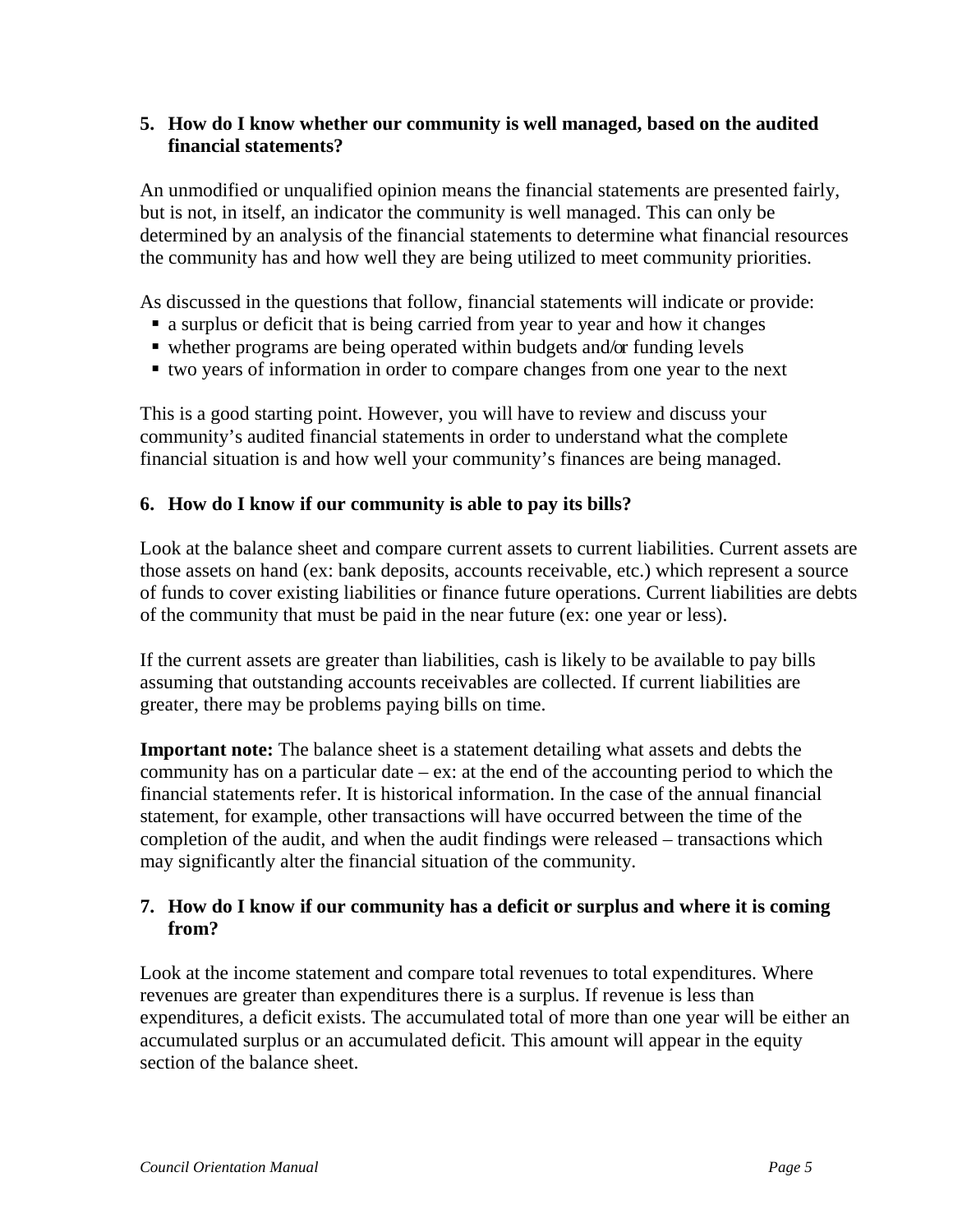### **8. What if I want more detail?**

Community councils are required to prepare financial statements using a standardized chart of accounts and to set up programs as outlined in the *Financial Management Guide*. Each community office has a copy of this guide for use by the community administrative officer. In addition, annual audits are performed according to an established audit scope which outlines the level of detail required by the department.

The accounting program software used by communities can provide a great deal of additional information. The software can produce over 90 different reports and graphs. However, it is recommended that the following financial statements be utilized by council:

- statement of financial position (balance sheet)
- comparative statement of operations (income statement)
- project or program reports
- accounts payable reports
- accounts receivable reports
- employee payroll reports
- general ledger report for each bank account

These reports can be produced easily and quickly at any time by your community administrative officer upon request. However, some information is confidential (detailed personnel information) and it should be managed accordingly.

Some transactions will not be included in the reports until a bank reconciliation has been done. Bank reconciliations must be done each month. These will normally be completed upon receipt of the bank statement, generally mid-month. Some adjustments are required when the bank account is reconciled. Generally, these would be minor and limited to bank charges, direct deposits or automated payroll withdrawals. In any event, between bank reconciliations, reports can be generated and the outstanding items can be taken into consideration upon review of your financial statements.

#### **9. How can I improve my understanding of financial statements?**

If you do not fully understand your financial statements ask questions. First, ask your community administrative officer about your financial position. Second, contact a municipal development consultant from the regional office of Manitoba Indigenous and Northern Relations. Third, contact your auditor. Finally, you may wish to seek training to assist with your areas of concern. You should know the status of your finances at any given time.

Generally, the following practices will assist you to improve your understanding of financial statements:

- 1. Know your business:
	- community management plan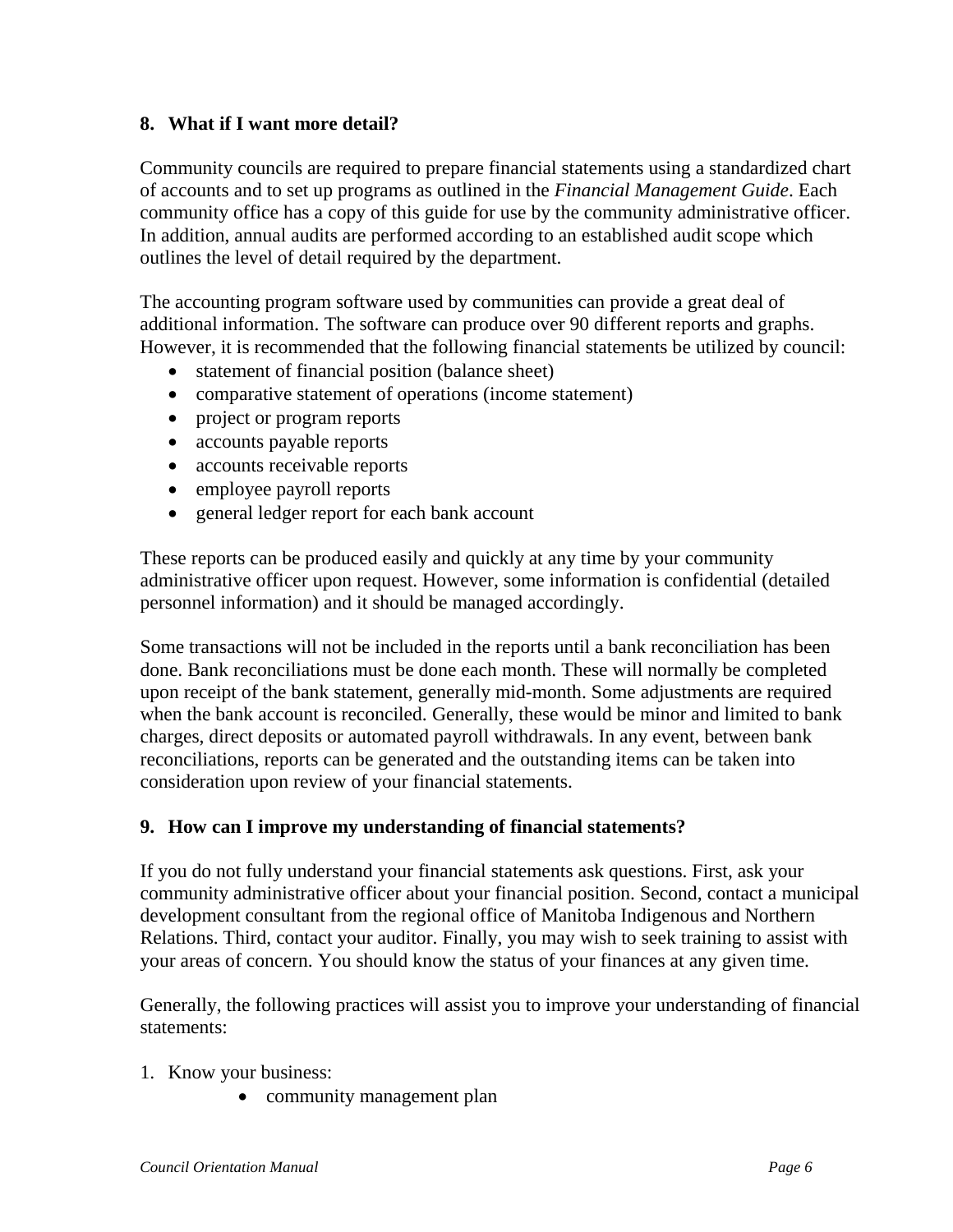- annual operating budget
- maintenance management plan
- capital five-year plan
- funding schedule and other revenue sources
- reporting requirements
- accounting cycles and timelines
- 2. Establish a specific set of financial statements for your meetings:
	- comparative statement of operations
	- program/project reports
	- general ledgers for bank accounts
	- others as required
- 3. Attend all council meetings:
	- review your information packages prior to your meetings
	- participate and encourage discussion about your financial statements
	- share your ideas and information
	- stay focused/follow your plans
- 4. Hold public meetings to keep yourself and the community informed:
	- present your audited financial statements
	- develop annual reports which review your community plans and financial information using various reporting methods
- 5. Hold an annual interview, usually referred to as an exit interview:
	- discuss audit report with the municipal development consultant and auditor
	- this is an opportunity for administrative staff and council to discuss and respond to issues or concerns raised in the audit report

#### **10. What do I look for when reviewing a statement of operations (income statement)?**

Normally, differences occur between budget figures and actual figures. Administrative staff can explain any differences between the amount of revenue expected (budgeted) and the actual amount received or between the expense budgeted for and the actual expense incurred.

Differences may exist because:

- a transaction occurs later than expected this is referred to as a timing difference and will sort itself out when the transaction is eventually recorded
- an accounting error was made where a transaction has been allocated to the wrong account – this will require an entry to correct the error
- an unexpected event has taken place that was not included in the budget
- the budget underestimates or overestimates an expected amount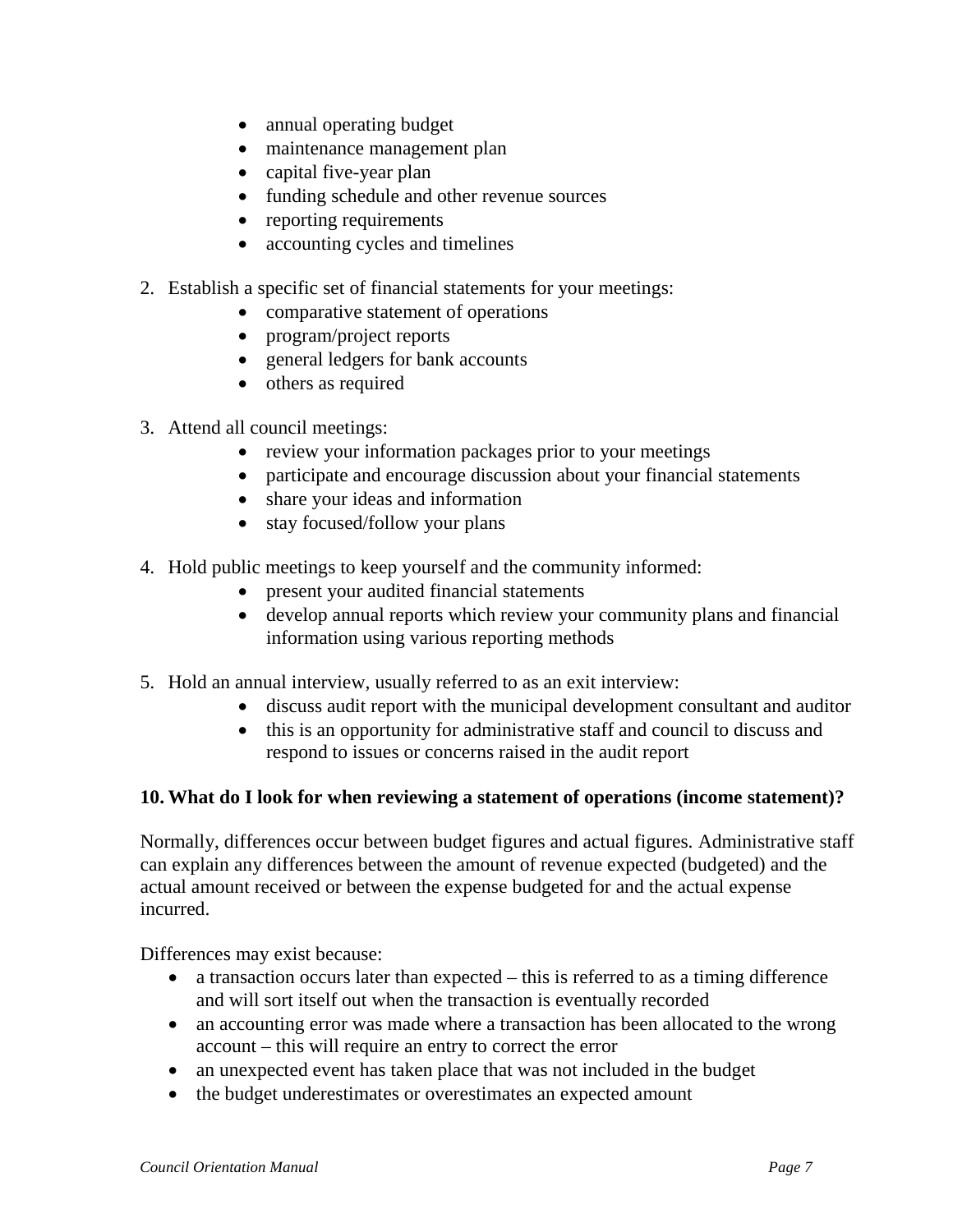Small differences are not unusual – budgets are estimates after all, but it is a good idea to question large variances to understand if circumstances have changed or errors have occurred which should be corrected.

Another thing to look for is large changes in a revenue or expense category from one year to the next. Again, administrative staff can explain the variance which could be due to changes in operations or funding or again, could indicate an accounting error has occurred and should be corrected.

## **Sample Financial Statements**

Financial Statements include the following:

- 1. Statement of Financial Position (Balance Sheet)
- 2. Statement of Operations (Income Statement)
- 3. Statement of Change in Financial Position (Statement of Cash Flows)
- 4. Notes to Financial Statement

#### **Statement of Financial Position (Balance Sheet):**

The balance sheet provides a snapshot of community council's financial position at any point in time, but particularly at a month-end or year-end. It is called the balance sheet because the assets must equal (balance) the liabilities and owner's equity  $(A = L + OE)$ .

**Assets** are items owned by a council.

**Current assets** are assets that can be converted to cash or consumed in the ordinary course of operations:

- cash: bills, coins and cheques on hand or on deposit in a bank account
- $\blacksquare$  accounts receivable (A/R): money owed to council that is reported as revenue on the income statement and a receivable on the balance sheet. All outstanding A/R is money not yet collected and thus not available for council to use until collected or paid. This may include money from government funding agencies. An allowance for bad debt may be deducted from the A/R balance to arrive at the net receivable.
- **short-term investments**
- other current assets, ex. prepaid expenses

**Other assets** are non-current assets that will not ordinarily be converted to cash in the ordinary course of operations:

 $r$  reserve investments

**Liabilities** are monies owed by a council.

**Current liabilities** are debts which must be paid in the ordinary course of operations:

- accounts payable: monies owed by the council for the purchase of supplies and services
- all due amounts in MEBP, CPP, EI and federal taxes in year-end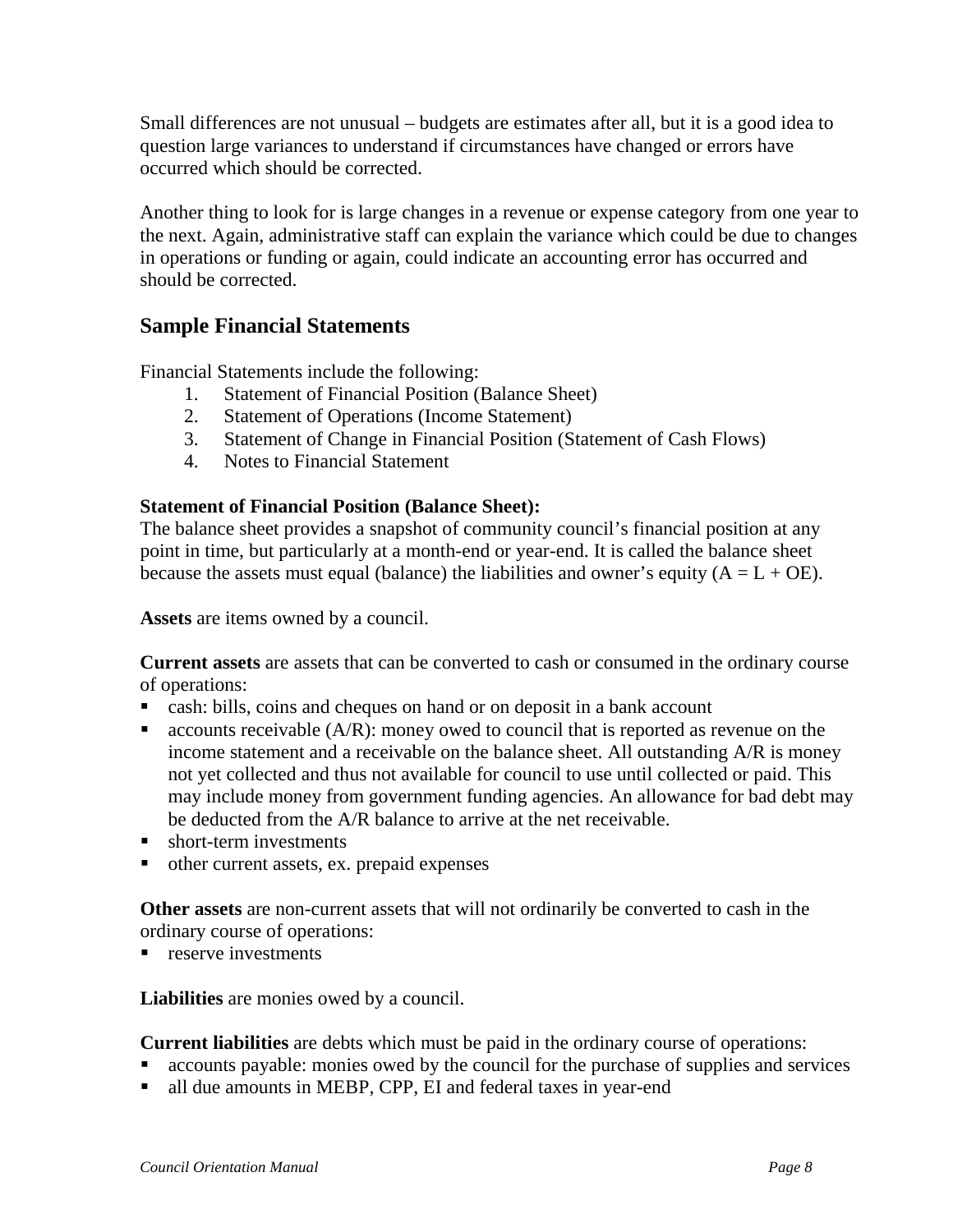**Deferred revenues** are revenues received today, but required in the future. These represent the net future liability to the community and include funds for:

- **Perogram or service delivery**
- **specific project**
- **•** replacement reserves such as those funds allocated for future replacement requirements

These revenues are for a specific purpose and must be spent on the intended use.

**Contingent liabilities** are financial obligations which may arise in the future depending on the outcome of an existing situation that will ultimately be resolved when one or more future events occur or fail to occur. GAAP requires these be disclosed in the financial statements, usually by a note.

**Equity** is the difference between the assets and liabilities. Equity has two parts, the current earnings or loss and the accumulated earnings or loss from previous periods.

| <b>Balance Sheet</b><br><b>Green Meadows Community Council</b> |                    |                    |  |  |  |  |
|----------------------------------------------------------------|--------------------|--------------------|--|--|--|--|
| As at March 31, 2020                                           |                    |                    |  |  |  |  |
| <b>ASSETS</b>                                                  |                    |                    |  |  |  |  |
| <b>Cash and Investments</b>                                    | 2020               | 2019               |  |  |  |  |
| <b>Bank: Operating</b>                                         | 83,184.00          | 121,026.00         |  |  |  |  |
| <b>Reserve Investments</b>                                     | 317,585.00         | 344,445.00         |  |  |  |  |
| <b>Total Cash and Investments</b>                              | \$400,769.00       | \$465,471.00       |  |  |  |  |
| <b>Receivables</b>                                             |                    |                    |  |  |  |  |
| Accounts Receivable - Net                                      | 5,000.00           | 2,237.00           |  |  |  |  |
| <b>GST Paid on Purchases</b>                                   | 6,467.00           | 8,000.00           |  |  |  |  |
| <b>Total Receivables</b>                                       | \$11,467.00        | \$10,237.00        |  |  |  |  |
| <b>Fixed Assets</b>                                            |                    |                    |  |  |  |  |
| <b>Vehicles</b>                                                | 336,512.00         | 276,229.00         |  |  |  |  |
| <b>Buildings</b>                                               | 1,701,405.00       | 1,701,405.00       |  |  |  |  |
| <b>Water Systems</b>                                           | 1,766,799.50       | 1,766,799.50       |  |  |  |  |
| <b>Wastewater Systems</b>                                      | 1,766,799.50       | 1,766,799.50       |  |  |  |  |
| <b>Land Improvements</b>                                       | 150,000.00         | 150,000.00         |  |  |  |  |
| Road Surface/Grade                                             | 212,041.00         | 212,041.00         |  |  |  |  |
| <b>Total Fixed Assets</b>                                      | \$5,933,557.00     | \$5,873,274.00     |  |  |  |  |
| <b>Accumulated Amortization</b>                                |                    |                    |  |  |  |  |
| Accum. Amort. - Vehicles                                       | (92,797.00)        | (71, 171.00)       |  |  |  |  |
| Accum. Amort. - Buildings                                      | (1,461,088.00)     | (1,436,926.00)     |  |  |  |  |
| Accum. Amort. - Water Systems                                  | (1,006,740.50)     | (948, 207.50)      |  |  |  |  |
| Accum. Amort. - Wastewater Systems                             | (1,006,740.50)     | (948, 207.50)      |  |  |  |  |
| Accum. Amort. - Land Improvements                              | (43,342.00)        | (36,259.00)        |  |  |  |  |
| Accum. Amort. - Road Surface/Grade                             | (207, 376.00)      | (196, 621.00)      |  |  |  |  |
| <b>Total Fixed Assets</b>                                      | $(\$3,818,084.00)$ | $(\$3,637,392.00)$ |  |  |  |  |
| <b>TOTAL ASSETS</b>                                            | \$2,527,709.00     | \$2,711,590.00     |  |  |  |  |
| <b>LIABILITIES</b>                                             |                    |                    |  |  |  |  |
| <b>Current Liabilities</b>                                     |                    |                    |  |  |  |  |
| <b>Accounts Payable</b>                                        | 3,150.21           | 2,999.00           |  |  |  |  |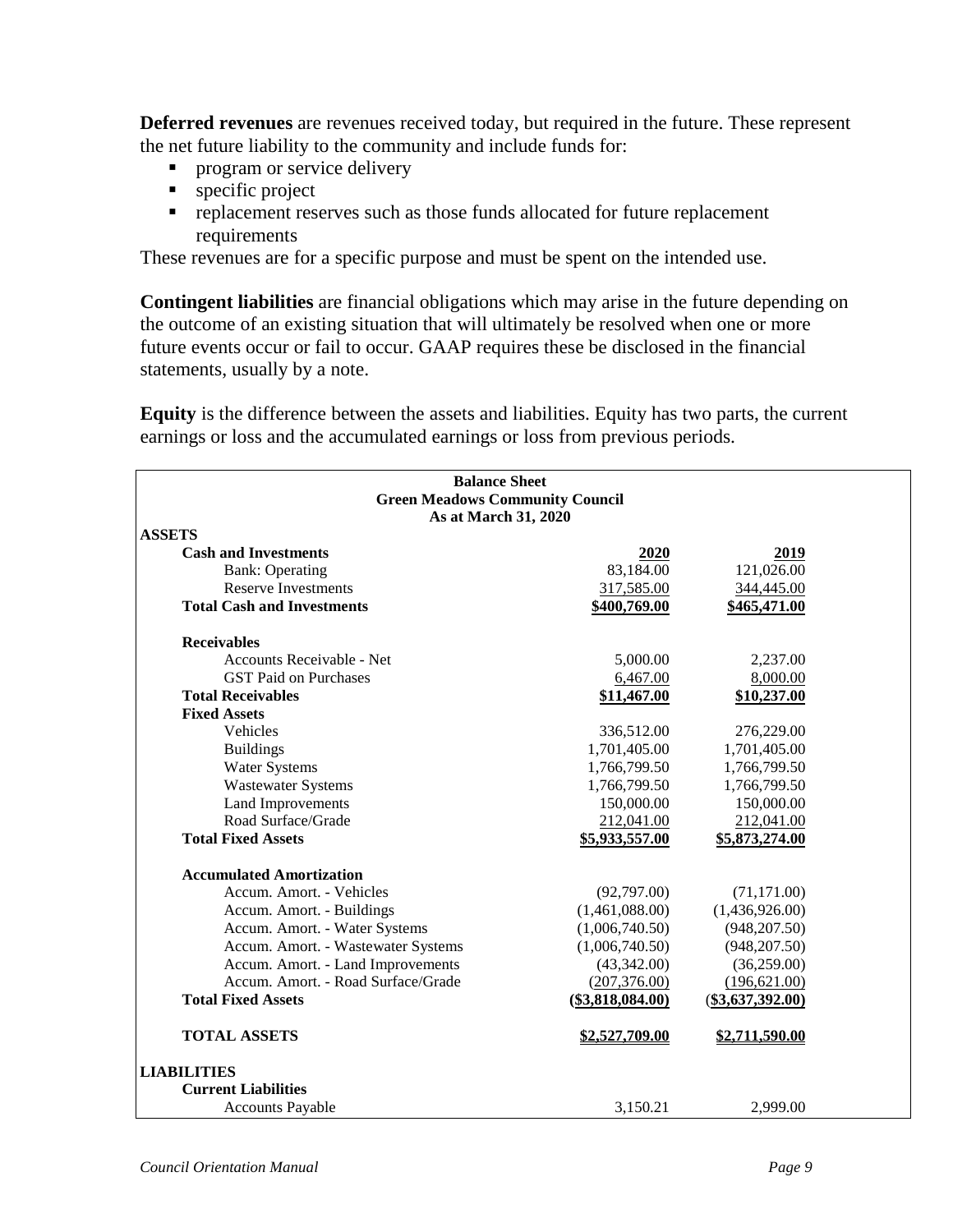| <b>LIABLITIES AND EQUITY</b>             | \$2,527,709.00 | \$2,711,590.00  |  |
|------------------------------------------|----------------|-----------------|--|
|                                          |                |                 |  |
| <b>TOTAL EQUITY</b>                      | \$2,205,507.00 | \$2,364,146.00  |  |
| Equity in TCA                            | 2,055,190.00   | 2,235,882.00    |  |
| Transfers to Equity in TCA               | 180,692.00     | 174,122.00      |  |
| <b>Retained Earnings</b>                 | 128,264.00     | 186,427.00      |  |
| <b>Current Earnings</b>                  | (158, 639.00)  | (232, 285.00)   |  |
| <b>Equity</b>                            |                |                 |  |
| <b>EQUITY</b>                            |                |                 |  |
| <b>TOTAL LIABILITIES</b>                 | \$322,202.00   | \$347,444.00    |  |
| <b>Total Deferred Revenue (Reserves)</b> | \$317,585.00   | \$344,445.00    |  |
| Roads and Ditching                       | 164,714.00     | 153,311.00      |  |
| Contribution to Capital                  | 50,593.00      | 22,638.00       |  |
| Pump                                     | 7,304.00       | 17,266.00       |  |
| <b>Water Breaks</b>                      | 29,695.00      | 33,464.00       |  |
| Tractor                                  | 40,580.00      | 35,437.00       |  |
| Water truck                              | 1,113.00       | 61,244.00       |  |
| Waste Disposal Cell Replacement          | 23,586.00      | 21,085.00       |  |
| <b>Deferred Revenue (Reserves)</b>       |                |                 |  |
| <b>Total Current Liabilities</b>         | \$4,617.00     | \$2,999.00      |  |
| Receiver General Payable                 | 1,026.51       | 0               |  |
| Federal Income Tax Payable               | 769.97         | $\overline{0}$  |  |
| EI Payable                               | 91.54          |                 |  |
| <b>CPP</b> Payable                       | 165.00         |                 |  |
| <b>MEBP</b> Payable                      | 440.28         | $\overline{0}$  |  |
| <b>MEBP</b> Life                         | 1.74           | $\underline{0}$ |  |
| <b>MEBPLTD</b>                           | 12.00          |                 |  |
| <b>MEBP</b> Pension                      | 417.60         |                 |  |
| <b>MEBP</b> Medical                      | 8.94           |                 |  |

#### **Statement of Operations (Income Statement):**

The income statement presents information that allows readers to compare actual revenues and expenses to budgeted revenues and expenses. This statement shows the surplus or deficit for the current fiscal year. Budgets must be set at the beginning of the reporting year, as part of the annual community management planning process. Communities must submit a balanced budget (expenditures must equal revenues).

#### **Revenues**

**Department O&M funding** represents all the monies received or receivable by the community during the year from the department, ex. core funding, Northern Association of Community Councils (NACC) grant.

**User fees and other revenues** are all locally generated revenues billed by the community to users, ex. water/wastewater fees, licences, sale of assets. It is very important to keep an organized account of these revenues to ensure all revenues are reported and a proper audit trail exists. Although the amounts are shown as income, they are not available for use until collected.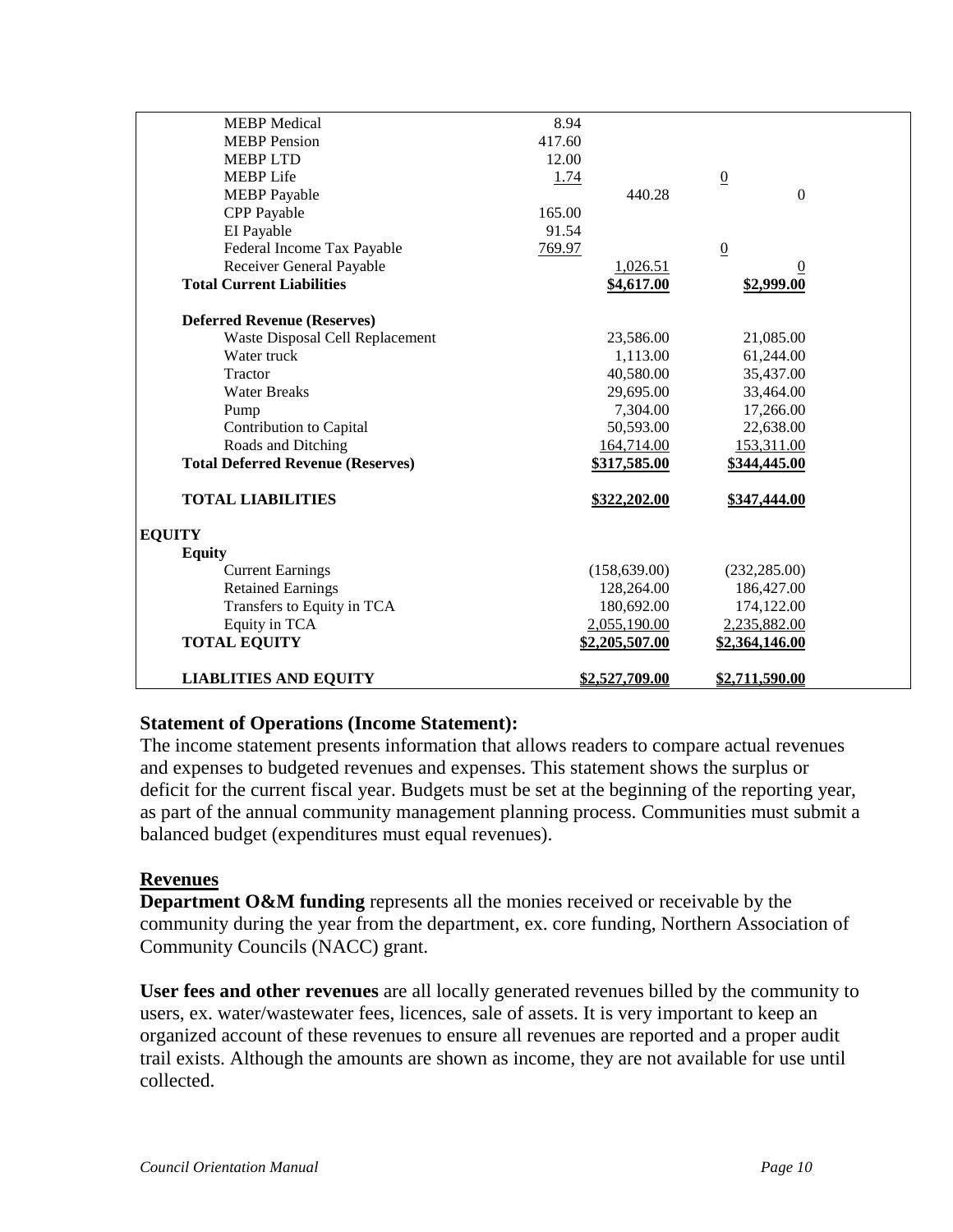**Community operations** are revenues generated by the community and not funded by the department, ex. a trailer court operation.

#### **Expenses**

Payroll represents total wages paid or payable by the community to both part-time and full-time employees for the period in question. Payroll also includes expenses for the community's portion of EI, CPP and council honorariums.

**Operation expenses** represent all the monies spent by the community for that year, other than payroll expenses, ex. phone/fax/internet, travel, road maintenance, legal/audit fees, hydro, testing, building maintenance.

#### **Net Income**

Net income is the difference between the revenues and expenses for a given period. If revenue is greater than expense, there is a surplus. If revenue is less than expense, there is a net loss or deficit. The surplus or deficit amount is shown on the balance sheet as current earnings and at year-end is added to or subtracted from the retained earnings.

| <b>Income Statement</b>                      |                                    |              |                |  |  |
|----------------------------------------------|------------------------------------|--------------|----------------|--|--|
| <b>Green Meadows Community Council</b>       |                                    |              |                |  |  |
|                                              | For the year ending March 31, 2020 |              |                |  |  |
| <b>REVENUE</b>                               |                                    |              |                |  |  |
| <b>Department O&amp;M Funding</b>            | <b>Budget</b>                      | 2020         | 2019           |  |  |
| Core Funding                                 | 219,766.00                         | 228,736.00   | 219,776.00     |  |  |
| <b>Operating Reserve</b>                     | 15,000.00                          | 13,731.00    | 26,202.00      |  |  |
| <b>NACC</b>                                  | 800.00                             | 800.00       | 800.00         |  |  |
| <b>Total Department O&amp;M Funding</b>      | \$235,566.00                       | \$243,627.00 | \$246,778.00   |  |  |
| <b>Other Federal/Provincial Grants</b>       |                                    |              |                |  |  |
| <b>Municipal Operating</b>                   | 14,040.00                          | 9,240.80     | 11,976.00      |  |  |
| <b>Total Other Federal/Provincial Grants</b> | \$14,040.00                        | \$9,240.80   | \$11,976.00    |  |  |
| <b>User Fees and Other Revenue</b>           |                                    |              |                |  |  |
| <b>Municipal Taxes</b>                       | 12,500.00                          | 49,454.00    | 10,538.00      |  |  |
| Water and Wastewater Services                | 31,000.00                          | 11,305.00    | 11,408.00      |  |  |
| <b>Solid Waste Services</b>                  | 15,494.00                          | 13,352.00    | 12,392.00      |  |  |
| Rentals                                      | 7,300.00                           | 10,727.00    | 6,300.00       |  |  |
| Licenses/Permits/Fees                        | 1,000.00                           | 1,026.00     | 867.00         |  |  |
| Interest                                     | 5,000.00                           | 6,345.00     | 4,195.00       |  |  |
| <b>Total User Fees and Other Revenue</b>     | \$72,294.00                        | \$92,209.00  | \$51,009.00    |  |  |
| Capital                                      |                                    |              |                |  |  |
| Water Truck Replacement                      | $\underline{0}$                    | 71,283.00    | $\overline{0}$ |  |  |
| <b>Total Capital</b>                         | \$0                                | \$71,283.00  | \$0            |  |  |
| <b>TOTAL REVENUE</b>                         | \$321,900.00                       | \$416,000.00 | \$309,763.00   |  |  |
|                                              |                                    |              |                |  |  |
| <b>EXPENSE</b>                               |                                    |              |                |  |  |
| <b>Payroll</b>                               |                                    |              |                |  |  |
| Wages                                        | 172,500.00                         | 158,896.00   | 131,686.00     |  |  |
| Council Honorariums                          | 9,840.00                           | 10,210.00    | 11,070.00      |  |  |
| <b>Total Payroll</b>                         | \$182,340.00                       | \$169,106.00 | \$142,756.00   |  |  |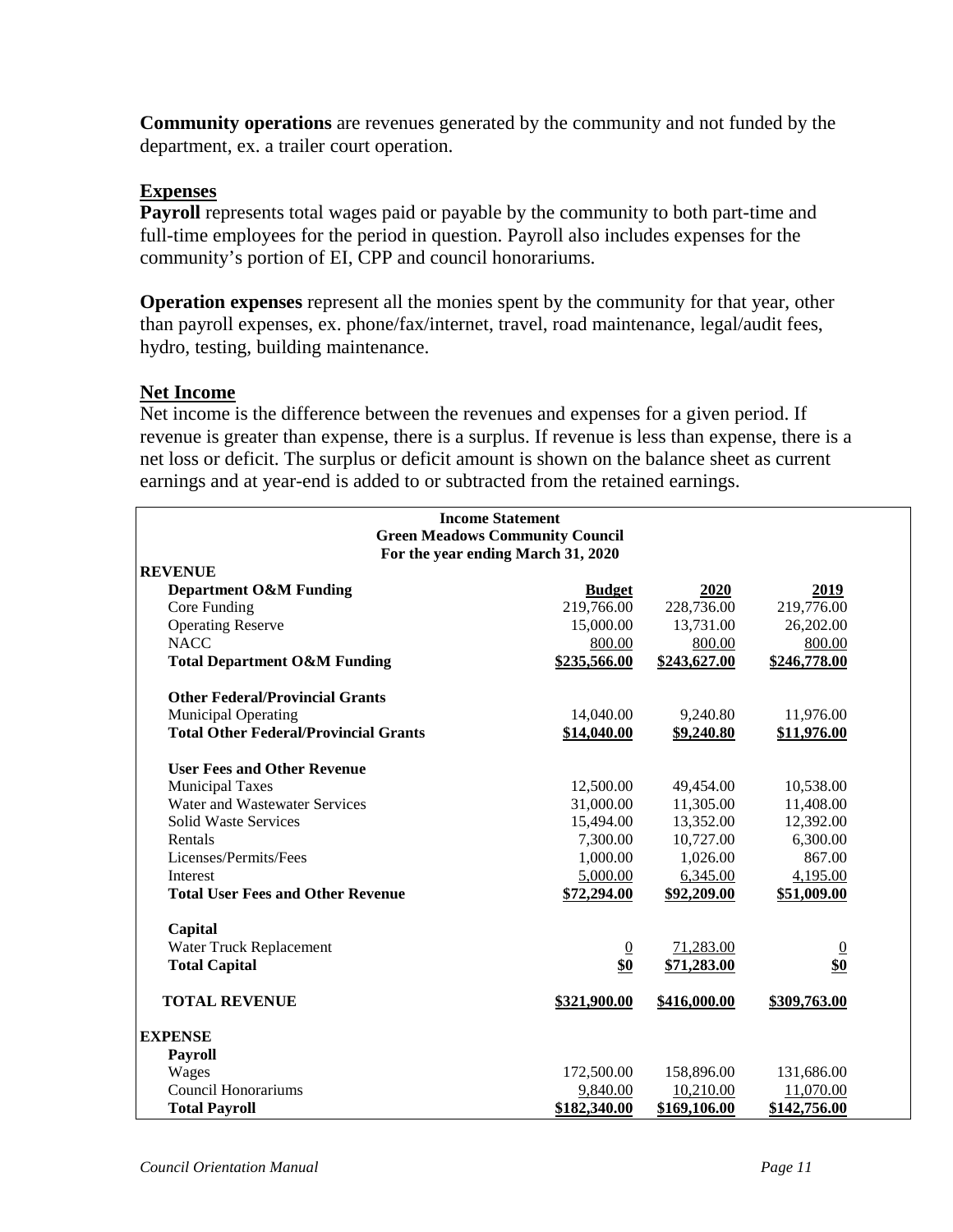| NET INCOME                                          | \$0                 | $$$ (158,639.00)    | $(\$232,285.00)$    |
|-----------------------------------------------------|---------------------|---------------------|---------------------|
| <b>TOTAL EXPENSE</b>                                | <u>\$321,900.00</u> | <u>\$574,639.00</u> | <u>\$542,048.00</u> |
| <b>Total Other Expenses</b>                         | \$0                 | \$180,692.00        | \$174,122.00        |
| <b>Amortization Expense</b>                         | $\overline{0}$      | 180,692.00          | 174,122.00          |
| <b>Other Expenses</b>                               |                     |                     |                     |
|                                                     |                     |                     |                     |
| <b>Total Operations</b>                             | \$139,560.00        | \$224,841.00        | \$225,170.00        |
| <b>Other Operations</b>                             | $\overline{0}$      | 13,858.00           | 13,555.00           |
| Water and Wastewater Line Repairs                   | 5,000.00            | 3,769.00            | 15,202.00           |
| Testing                                             | 2,000.00            | 2,048.00            | 1,291.00            |
| Chemicals                                           | 25,000.00           | 25,005.00           | 24,445.00           |
| Licences and Insurance                              | 3,991.00            | 7,372.00            | 6,864.00            |
| Fuel                                                | 3,000.00            | 4,265.00            | 3,067.00            |
| Hydro                                               | 30,800.00           | 34,697.00           | 32,214.00           |
| Supplies                                            | 4,000.00            | 16,300.00           | 11,474.00           |
| Equipment                                           | 13,000.00           | 30,477.00           | 31,760.00           |
| Pump Replacement                                    | 2,000.00            | 9,962.00            | 11,000.00           |
| <b>Equipment Maintenance</b>                        | 8,000.00            | 11,000.00           | 9,500.00            |
| <b>Equipment Rental</b>                             | 800.00              | 1,695.00            | 681.00              |
| <b>Building Maintenance</b>                         | 3,000.00            | 10,281.00           | 9,247.00            |
| <b>Site Maintenance</b>                             | 6,000.00            | 11,380.00           | 12,852.00           |
| Road Maintenance                                    | 10,000.00           | 12,881.00           | 10,500.00           |
| Travel                                              | 4,000.00            | 4,577.00            | 4,817.00            |
| Training                                            | 4.269.00            | 5,480.00            | 5,101.00            |
| Memberships/Registration Fees                       | 200.00              | 2,845.00            | 3,767.00            |
| Accounting/Auditing/Legal                           | 4,500.00            | 4,625.00            | 4,066.00            |
| Phone/Fax/Internet                                  | 5,000.00            | 5,496.00            | 8,462.00            |
| Postage/Freight                                     | 4,000.00            | 6,140.00            | 4,877.00            |
| <b>Operations</b><br><b>Bank/Late Fees/Interest</b> | 1,000.00            | 688.00              | 428.00              |

#### **Statement of Change in Financial Position (Statement of Cash Flows):**

The statement of cash flo*ws* describes where your money came from and where it went over a certain period in the past. This report helps you to examine your ability to generate cash and how you use it. It also breaks down your cash flow into three categories for easier analysis:

- o **operating activities** include the excess of revenues over expenses, adjusted for items not requiring a current outlay of cash and the changes in the working capital balances related to operations
- o **financing activities** include the receipt of debt proceeds and any increase or decrease in replacement reserves
- o **investing activities** include the purchase and sale of capital assets

In essence, this report shows the changes to various accounts over a reporting period. Similar information can be obtained by comparing two balance sheets, one from the day before the beginning of the period and one for the end. This statement can be created only within a fiscal year (either this year or last). The cash at end of year details should match the related assets on the balance sheet.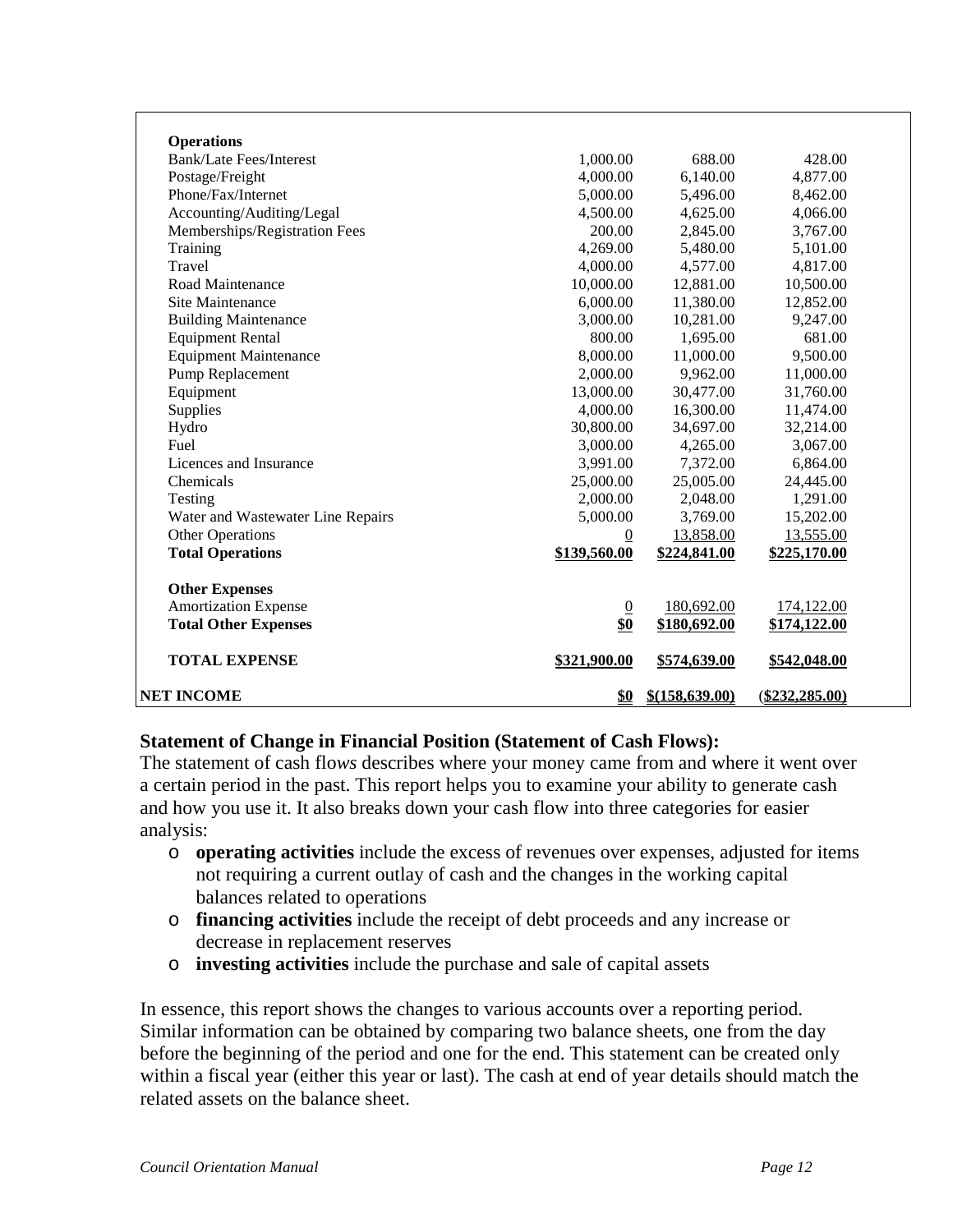#### **Statement of Cash Flows Green Meadows Community Council For the year ending March 31, 2020**

| <b>Cash Flows from (used in) Operating Activities</b><br>Net Income (Loss)<br>Adjustments to reconcile net income to net cash provided by | <b>2020</b><br>(158, 639.00) | 2019<br>(232, 285.00) |  |
|-------------------------------------------------------------------------------------------------------------------------------------------|------------------------------|-----------------------|--|
| (used in) operating activities:                                                                                                           |                              |                       |  |
| Amortization, Depreciation and Depletion                                                                                                  |                              |                       |  |
| <b>Amortization Expense</b>                                                                                                               | 180,692.00                   | 174,122.00            |  |
| Decrease (Increase) in Operating Assets                                                                                                   |                              |                       |  |
| <b>Accounts Receivable</b>                                                                                                                | (1,230.00)                   | 2,359.00              |  |
| Increase (Decrease) in Operating Liabilities                                                                                              |                              |                       |  |
| <b>MEBP</b> Medical                                                                                                                       | 8.94                         | $\theta$              |  |
| <b>MEBPLTD</b>                                                                                                                            | 12.00                        | $\Omega$              |  |
| <b>MEBP</b> Life                                                                                                                          | 1.74                         | $\Omega$              |  |
| <b>MEBP</b> Pension                                                                                                                       | 417.60                       | $\theta$              |  |
| <b>Water Truck</b>                                                                                                                        | (60, 283.00)                 | $\Omega$              |  |
| <b>Accounts Payable</b>                                                                                                                   | 151.21                       | (1,072.00)            |  |
| <b>CPP</b> Payable                                                                                                                        | 165.00                       | $\Omega$              |  |
| EI Payable                                                                                                                                | 91.54                        | $\theta$              |  |
| Federal Income Tax Payable                                                                                                                | 769.97                       | 0                     |  |
| Net Cash provided by (used in) Operating Activities                                                                                       | $(\$37,842.00)$              | $(\$56,876.00)$       |  |
| <b>Increase (Decrease) in Cash and Cash Equivalents</b>                                                                                   | $(\$37,842.00)$              | ( <b>§</b> 56,876.00) |  |
| <b>Cash and Cash Equivalents at Beginning of Period</b>                                                                                   | \$121,026.00                 | \$177,902.00          |  |
| <b>Cash and Cash Equivalents at End of Period</b>                                                                                         | \$83,184.00                  | \$121,026.00          |  |

#### **Notes to Financial Statements:**

The notes to financial statements are very important in understanding the financial statements and provide more information beyond what is shown in the financial numbers of the statements. They explain significant accounting practices and provide additional information on other matters that will affect the financial position of your community.

At right are some examples of explanatory notes to financial statements. The type and amount of information will vary from community to community. At a minimum, the notes should include useful details on:

- $\triangleright$  the accounting policies used by the community
- $\triangleright$  accounts receivable

Green Meadows Community Council Notes to Financial Statements Year Ended March 31, 2020

1. Significant Accounting Policies Revenue and expenditures are recorded on an accrual basis.

| 2. Accounts Receivable                  | 2010    | 2009    |
|-----------------------------------------|---------|---------|
| Interest                                | 150     |         |
| Reimbursement                           | 1,560   | 100     |
| Water services                          | 3,000   | 1,500   |
| <b>GST</b> Refund                       | 3.200   | 1,050   |
|                                         | \$7,910 | \$2,650 |
| Less: Allowance for Doubtful Acc. (500) |         | (200)   |
| Net Accounts Receivable                 | \$7.410 | \$2,450 |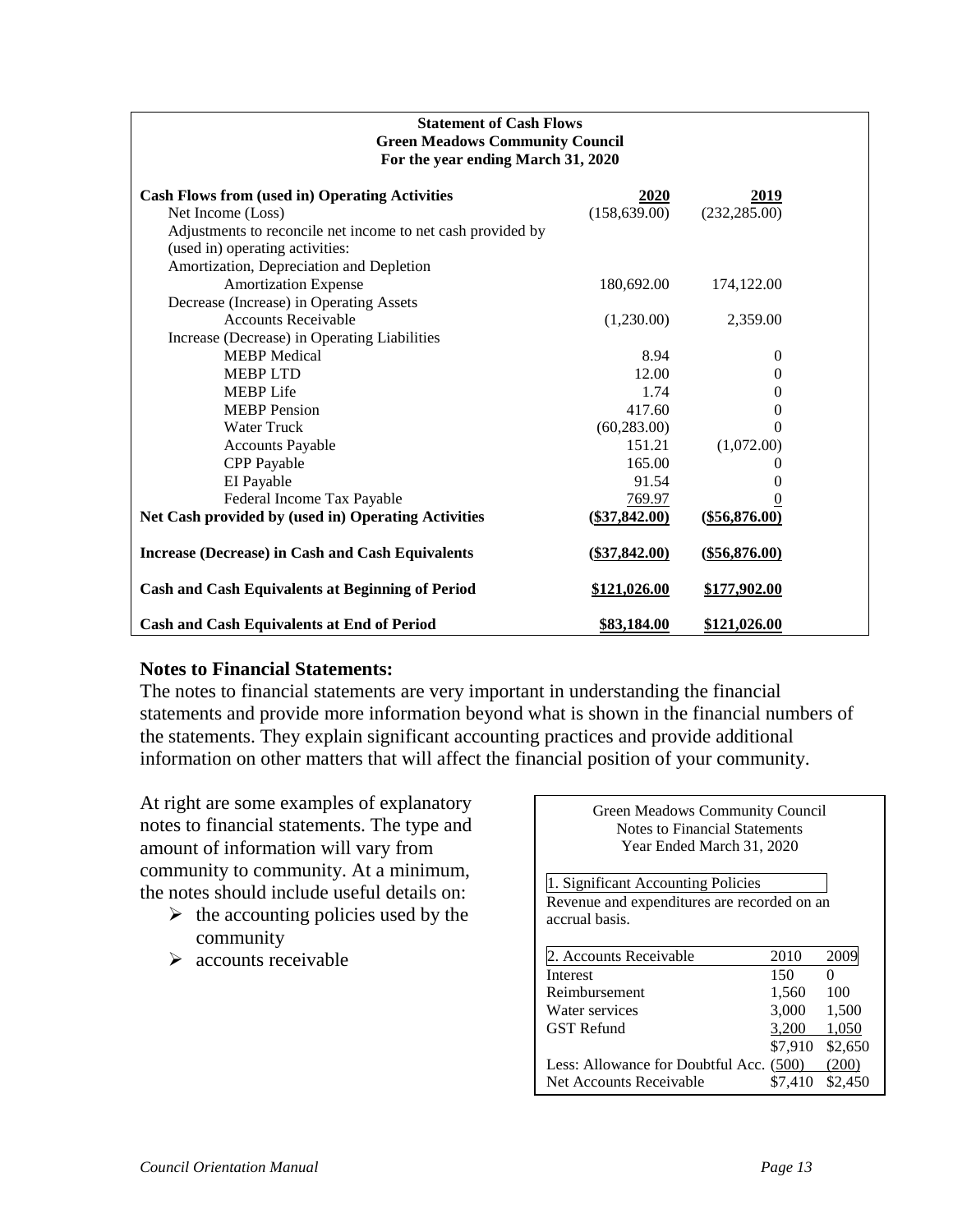## **Auditor's Report**

The covering report by the independent auditor that accompanies the audited financial statements includes important information. The report details the scope of the audit what the auditor examined, for what period and in accordance with what standards. It also includes the auditor's opinion on the accuracy of the financial statements. The auditor will provide an unqualified, qualified or adverse opinion, or a disclaimer of opinion (formerly denial of opinion).

An example of an unqualified opinion is shown below. The department requires the community maintain at least a qualified audit or better, preferably an unqualified audit.

| <b>ABC Professional Accountants</b>                                                                                                                                                                                                                                                                                                                                                                                                                                                                                                                                                  |
|--------------------------------------------------------------------------------------------------------------------------------------------------------------------------------------------------------------------------------------------------------------------------------------------------------------------------------------------------------------------------------------------------------------------------------------------------------------------------------------------------------------------------------------------------------------------------------------|
| <b>AUDITOR'S REPORT</b>                                                                                                                                                                                                                                                                                                                                                                                                                                                                                                                                                              |
| To the Members of<br>Green Meadows Community Council                                                                                                                                                                                                                                                                                                                                                                                                                                                                                                                                 |
| We have audited the balance sheet of Green Meadows Community Council as at<br>March 31, 2020 and the statement of operations and surplus for the year ended.<br>These financial statements are the responsibility of the community council's<br>management. Our responsibility is to express an opinion on these financial<br>statements based on our audit.                                                                                                                                                                                                                         |
| We conducted our audit in accordance with Canadian generally accepted auditing<br>standards. Those standards require that we plan and perform an audit to obtain<br>reasonable assurance whether the financial statements are free of material<br>misstatement. An audit includes examining on a test basis, evidence supporting the<br>amounts and disclosures in the financial statements. An audit also includes<br>assessing the accounting principles used and significant estimates made by<br>management, as well as evaluating the overall financial statement presentation. |
| In our opinion, *these financial statements present fairly*, in all material aspects,<br>the financial position of the community council as at March 31, 2020 and the results<br>of its operations and its cash flows for the year then ended, in accordance with<br>Canadian generally accepted accounting principles.                                                                                                                                                                                                                                                              |
| Signed by                                                                                                                                                                                                                                                                                                                                                                                                                                                                                                                                                                            |
| <b>ABC Professional Accountants</b><br>Winnipeg, Manitoba                                                                                                                                                                                                                                                                                                                                                                                                                                                                                                                            |
| Date                                                                                                                                                                                                                                                                                                                                                                                                                                                                                                                                                                                 |
| When an auditor has reservations, they will detail them in a separate paragraph before                                                                                                                                                                                                                                                                                                                                                                                                                                                                                               |

the opinion paragraph.